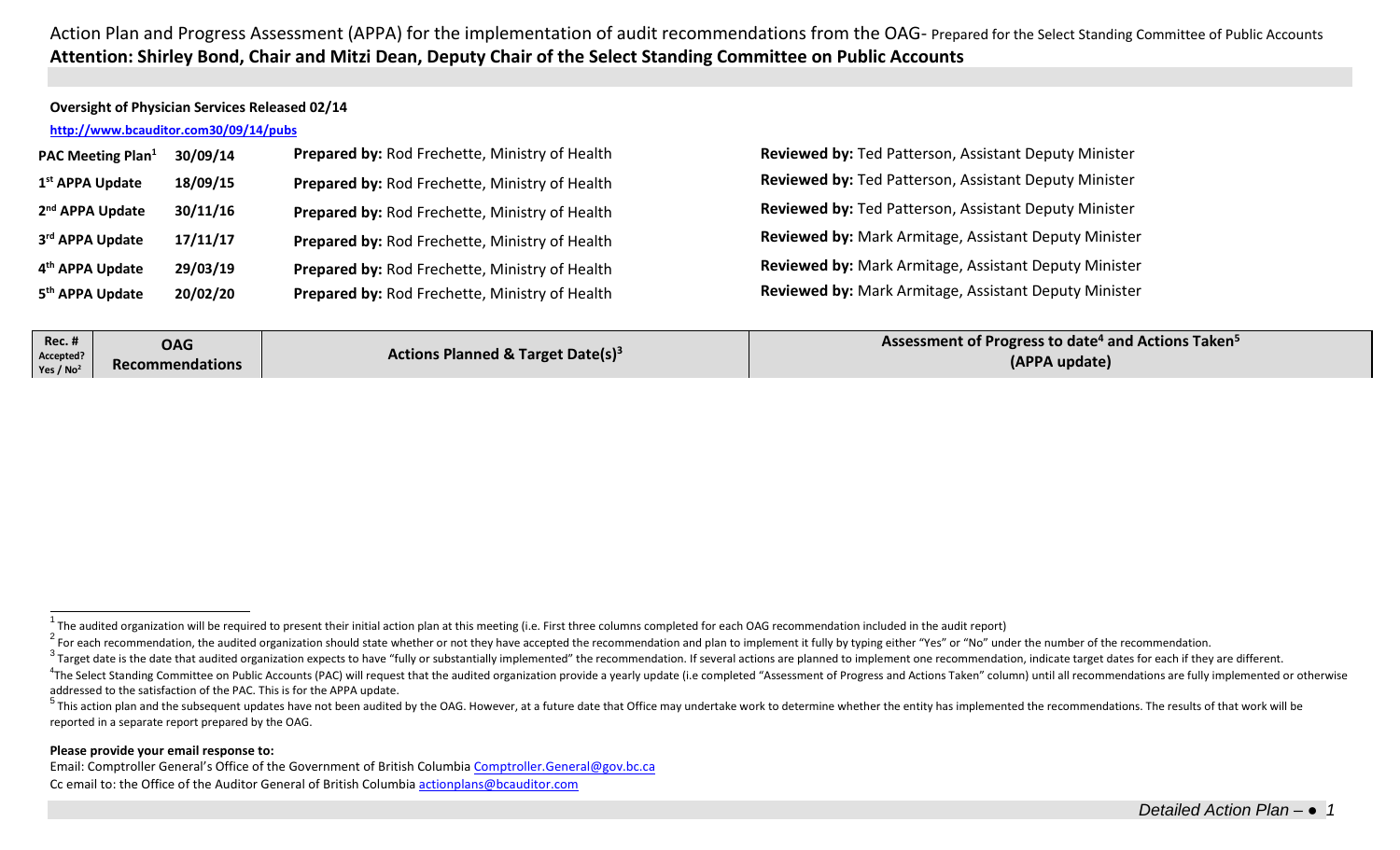| The Ministry will launch the BC Medical Quality Initiative (BCMQI) to provide<br>Fully implemented<br>We recommend that the<br>1<br>Ministry of Health work<br>provincial leadership and strategic direction for medical quality activities. The<br>Update 20/02/20:<br>Yes<br>with the College of<br>initiative will include work in the quality assurance and quality improvement<br>In March 2018, the Health Leadership Council, (including Health Authority Chief Executive Officers, senior<br>streams and will bring together a range of organizations, including the Ministry,<br>Physicians and<br>Ministry of Health officials, and chaired by the Deputy Minister of Health), renewed the BC MQI mandate<br>Surgeons of British<br>College of Physicians and Surgeons, Health Authorities, Doctors of BC, University of<br>Columbia and the health<br>British Columbia Continuing Professional Development, General Practices Services<br>physician credentialing, privileging, and applicant assessments are directed by BC MQI's Credentialing and<br>authorities to:<br>Committee, Specialist Services Committee, Joint Standing Committee on Rural<br>1.1 define and set<br>Issues and the Rural Coordination Centre of BC, BC Patient Safety and Quality<br>Physicians and Surgeons of British Columbia and a health authority representative. The improvements will<br>measures and targets<br>Council and others.<br>re-enforce provincial consistency in terms of approach between health authorities.<br>for high-quality and<br>A refresh of the content of the original 62 provincial privilege dictionaries is complete. A<br>cost-effective physician<br>The Initiative will be supported by a Medical Quality Office housed at the Provincial<br>framework for dictionary maintenance is in place to ensure privilege standards continue to reflect<br>Health Services Authority (PHSA) and will provide oversight for a number of<br>services as part of a<br>current technologies and best practices. The provincial dictionaries are used in 100% of physician<br>medical quality activities initiated through the former Physician Quality Assurance<br>performance review<br>privilege applications in all health authorities.<br>Steering Committee, including Physician Performance Enhancement and<br>process;<br>1.2 document and<br>implementation of a provincial Credentialing and Privileging (C&P) system.<br>Six health authorities use Cactus for 100% of initial and reappointment applications. A lean<br>$\bullet$<br>address barriers that are<br>review is underway to reaffirm the provincial minimum data set and common workflows to<br>The C&P system will ensure a consistent, standardized approach to privileging<br>preventing timely action<br>ensure standard use of the provincial C&P system.<br>across Health Authorities that will include:<br>to ensure that a<br>The Ministry report on radiology quality (2017) recommended to establish provincial consistency for<br>$\bullet$<br>performance review<br>• a shared provincial information system to support credentialing and privileging<br>reference checks and procedures for locum management and tracking; all of which are deliverables of<br>process is implemented<br>processes;<br>CPOC.<br>by December 2014<br>• a standardized data set with common forms for application and reappointment<br>In 2019, BC MQI initiated work to establish a provincial system for medical staff performance<br>(target completion date<br>of medical staff:<br>enhancement, in a health authority-driven process to build on the framework developed by a BC MQI<br>of the current Physician<br>privileging standards for each medical specialty and sub-specialty through<br>$\bullet$<br>task group in 2017. This work continues.<br>Performance<br>specific privileging dictionaries;<br>Also in 2018, the BC Patient Safety and Quality Council undertook to support collaborative development of<br>Enhancement<br>a refresh of physician performance review processes in each health authority<br>$\bullet$<br>a Measurement System for Quality Improvement (MSPQI), based on a framework negotiated by the<br>Framework);<br>as part of the privileging process.<br>Ministry of Health and the Doctors of BC<br>1.3 implement the<br>Physician Performance<br>The MSPQI Steering Committee, comprised of members of Doctors of BC, Ministry of Health, and<br>BCMQI will also assist the Ministry in developing a system of effective physician<br>Enhancement<br>BC Health Authorities was initiated on June 28, 2018.<br>performance measures and targets specific to medical specialties and sub-<br>Framework and a<br>$\bullet$<br>specialties over the next several years that link individual and group practice,<br>performance review<br>to contribute to the measurement system. Additional measures for both these areas will be added in<br>organizational and provincial levels. | <b>Rec. #</b><br>Accepted?<br>Yes $/$ No <sup>2</sup> | <b>OAG</b><br><b>Recommendations</b> | <b>Actions Planned &amp; Target Date(s)3</b> | Assessment of Progress to date <sup>4</sup> and Actions Taken <sup>5</sup><br>(APPA update)                                                                                                                                                                                                                                                                                                                                                     |
|-------------------------------------------------------------------------------------------------------------------------------------------------------------------------------------------------------------------------------------------------------------------------------------------------------------------------------------------------------------------------------------------------------------------------------------------------------------------------------------------------------------------------------------------------------------------------------------------------------------------------------------------------------------------------------------------------------------------------------------------------------------------------------------------------------------------------------------------------------------------------------------------------------------------------------------------------------------------------------------------------------------------------------------------------------------------------------------------------------------------------------------------------------------------------------------------------------------------------------------------------------------------------------------------------------------------------------------------------------------------------------------------------------------------------------------------------------------------------------------------------------------------------------------------------------------------------------------------------------------------------------------------------------------------------------------------------------------------------------------------------------------------------------------------------------------------------------------------------------------------------------------------------------------------------------------------------------------------------------------------------------------------------------------------------------------------------------------------------------------------------------------------------------------------------------------------------------------------------------------------------------------------------------------------------------------------------------------------------------------------------------------------------------------------------------------------------------------------------------------------------------------------------------------------------------------------------------------------------------------------------------------------------------------------------------------------------------------------------------------------------------------------------------------------------------------------------------------------------------------------------------------------------------------------------------------------------------------------------------------------------------------------------------------------------------------------------------------------------------------------------------------------------------------------------------------------------------------------------------------------------------------------------------------------------------------------------------------------------------------------------------------------------------------------------------------------------------------------------------------------------------------------------------------------------------------------------------------------------------------------------------------------------------------------------------------------------------------------------------------------------------------------------------------------------------------------------------------------------------------------------------------------------------------------------------------------------------------------------------------------------------------------------------------------------------------------------------------------------------------------------------------------------------------------------------------------------------------------------------------------------------------------------------------------------------------------------------------------------------------------------------------------------------------------------------------------------------------------------------------------------------------------------------------------------------------------------------------------------------------------------------------------------------------------------------------------------------------------------------------------------------------------------------------------------------------------------------------------------------------------------------------------------------------------------------------------------------------------------------------------------------------------|-------------------------------------------------------|--------------------------------------|----------------------------------------------|-------------------------------------------------------------------------------------------------------------------------------------------------------------------------------------------------------------------------------------------------------------------------------------------------------------------------------------------------------------------------------------------------------------------------------------------------|
| community- and facility-<br>and diagnostics.<br>based physicians;                                                                                                                                                                                                                                                                                                                                                                                                                                                                                                                                                                                                                                                                                                                                                                                                                                                                                                                                                                                                                                                                                                                                                                                                                                                                                                                                                                                                                                                                                                                                                                                                                                                                                                                                                                                                                                                                                                                                                                                                                                                                                                                                                                                                                                                                                                                                                                                                                                                                                                                                                                                                                                                                                                                                                                                                                                                                                                                                                                                                                                                                                                                                                                                                                                                                                                                                                                                                                                                                                                                                                                                                                                                                                                                                                                                                                                                                                                                                                                                                                                                                                                                                                                                                                                                                                                                                                                                                                                                                                                                                                                                                                                                                                                                                                                                                                                                                                                                                                 |                                                       | process for both                     |                                              | and advised on a restructuring of the governance to continue the work. Medical quality activities related to<br>Privileging Oversight Committee (CPOC) (formerly QA Working Group); a group co-chaired by the College of<br>During Phase 1 of the MSPQI, an initial set of primary and surgical care quality indicators were selected<br>Phase 2, along with the selection of measures representing acute and emergency care, specialized care, |

**Please provide your email response to:**

Email: Comptroller General's Office of the Government of British Columbia [Comptroller.General@gov.bc.ca](mailto:Comptroller.General@gov.bc.ca) Cc email to: the Office of the Auditor General of British Columbi[a actionplans@bcauditor.com](mailto:actionplans@bcauditor.com)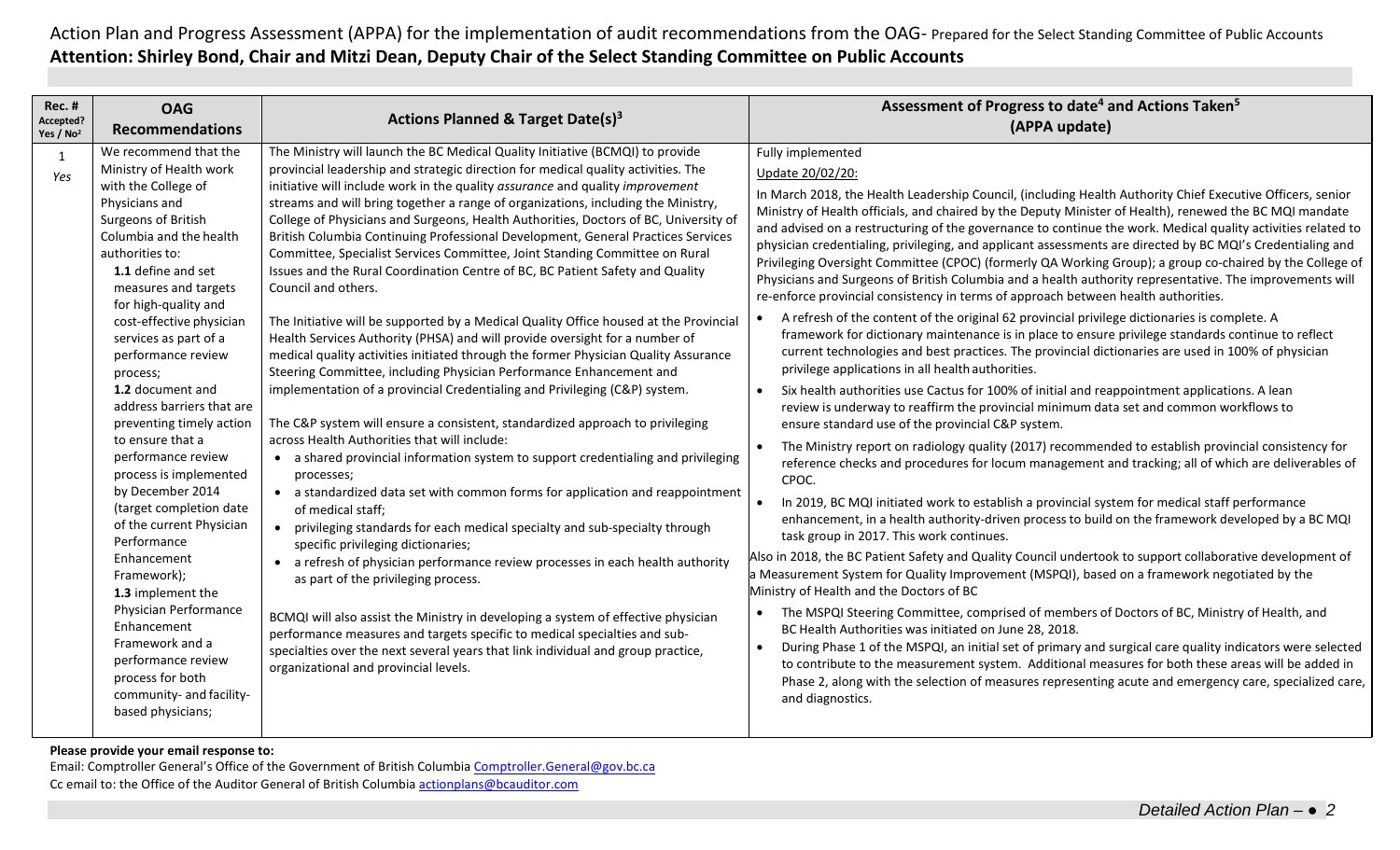|  | A roadmap that describes how the technical infrastructure will be developed to collect and share the<br>$\bullet$<br>selected measures has been prepared. The measures will be available to individual physicians about<br>their practice, and government will have access to aggregated measures reports.<br>The MSPQI Steering Committee, supported by the Secretariat provided by the BC Patient Safety &<br>$\bullet$<br>Quality Council, has completed the Final Phase 1 Report for submission to Leadership Council and board<br>of the Doctors of BC. Pending approval from these groups, Phase 2 of the MSPQI initiative will proceed. |
|--|------------------------------------------------------------------------------------------------------------------------------------------------------------------------------------------------------------------------------------------------------------------------------------------------------------------------------------------------------------------------------------------------------------------------------------------------------------------------------------------------------------------------------------------------------------------------------------------------------------------------------------------------|
|  |                                                                                                                                                                                                                                                                                                                                                                                                                                                                                                                                                                                                                                                |

## **Please provide your email response to:**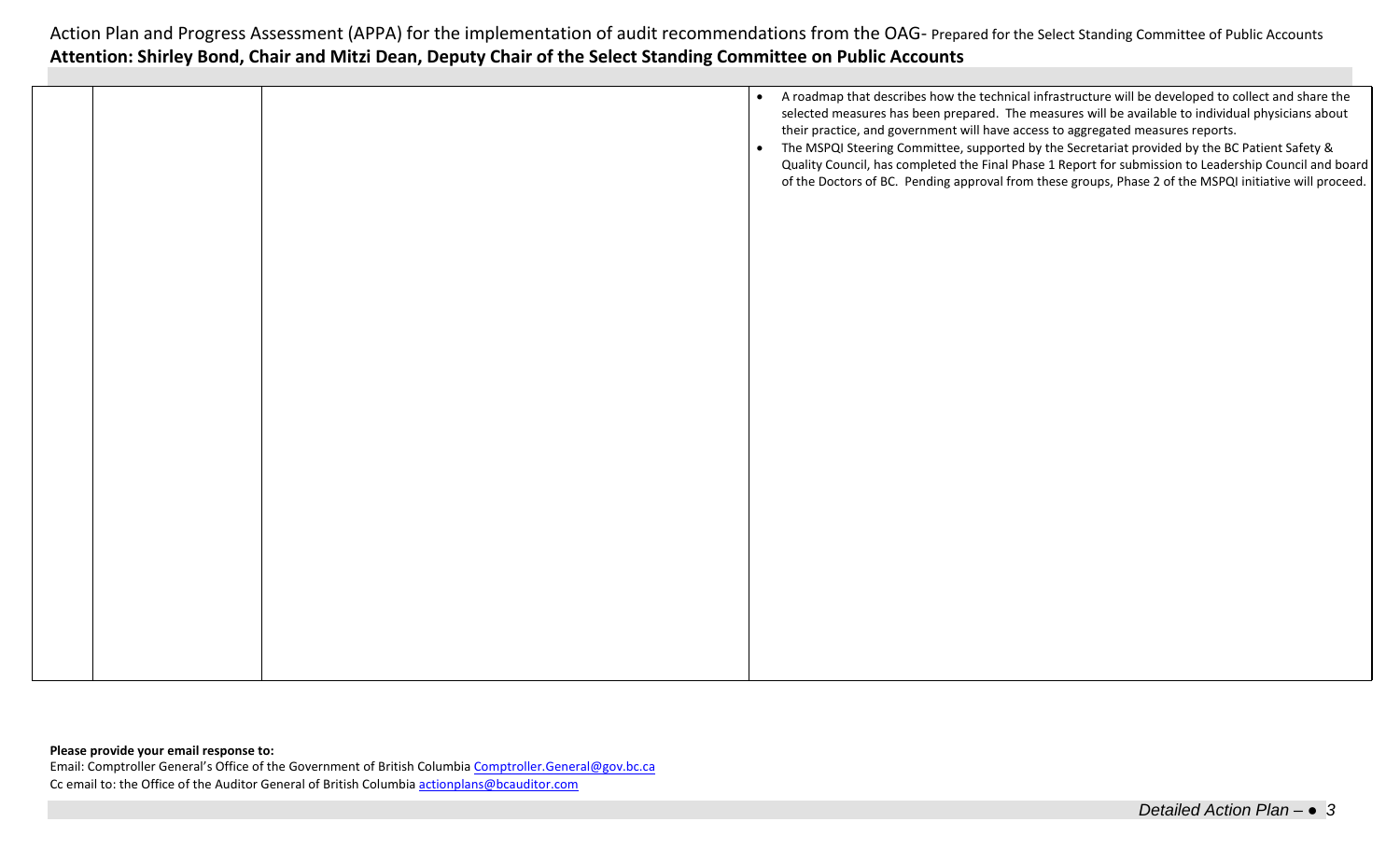| <b>Rec. #</b><br>Accepted?<br>Yes / No <sup>2</sup> | <b>OAG</b><br><b>Recommendations</b>                                                                                                                                                                                                                                                                                                                                                                                                                                                                                       | <b>Actions Planned &amp; Target Date(s)3</b>                                                                                                                                                                                                                                                           | Assessment of Progress to date <sup>4</sup> and Actions Taken <sup>5</sup><br>(APPA update) |
|-----------------------------------------------------|----------------------------------------------------------------------------------------------------------------------------------------------------------------------------------------------------------------------------------------------------------------------------------------------------------------------------------------------------------------------------------------------------------------------------------------------------------------------------------------------------------------------------|--------------------------------------------------------------------------------------------------------------------------------------------------------------------------------------------------------------------------------------------------------------------------------------------------------|---------------------------------------------------------------------------------------------|
|                                                     | 1.4 use the information<br>for the defined<br>measures and targets,<br>as part of the<br>performance review<br>process, to evaluate the<br>quality and cost-<br>effectiveness of<br>physician services across<br>BC and identify areas of<br>improvement;<br>1.5 report results at an<br>aggregate level so the<br>Legislative Assembly and<br>the public understand<br>whether the services<br>being provided are<br>achieving value for<br>money; and<br>1.6 require all physicians<br>to participate in the<br>process. | Target Date: The BCMQI will be formally launched in September 2015.<br>Implementation of C&P system began in April 2015 and continue in 2016.<br>Development of a system of performance measures and targets for medical<br>specialties and sub-specialties will take place over the next three years. |                                                                                             |
|                                                     |                                                                                                                                                                                                                                                                                                                                                                                                                                                                                                                            |                                                                                                                                                                                                                                                                                                        |                                                                                             |

#### **Please provide your email response to:**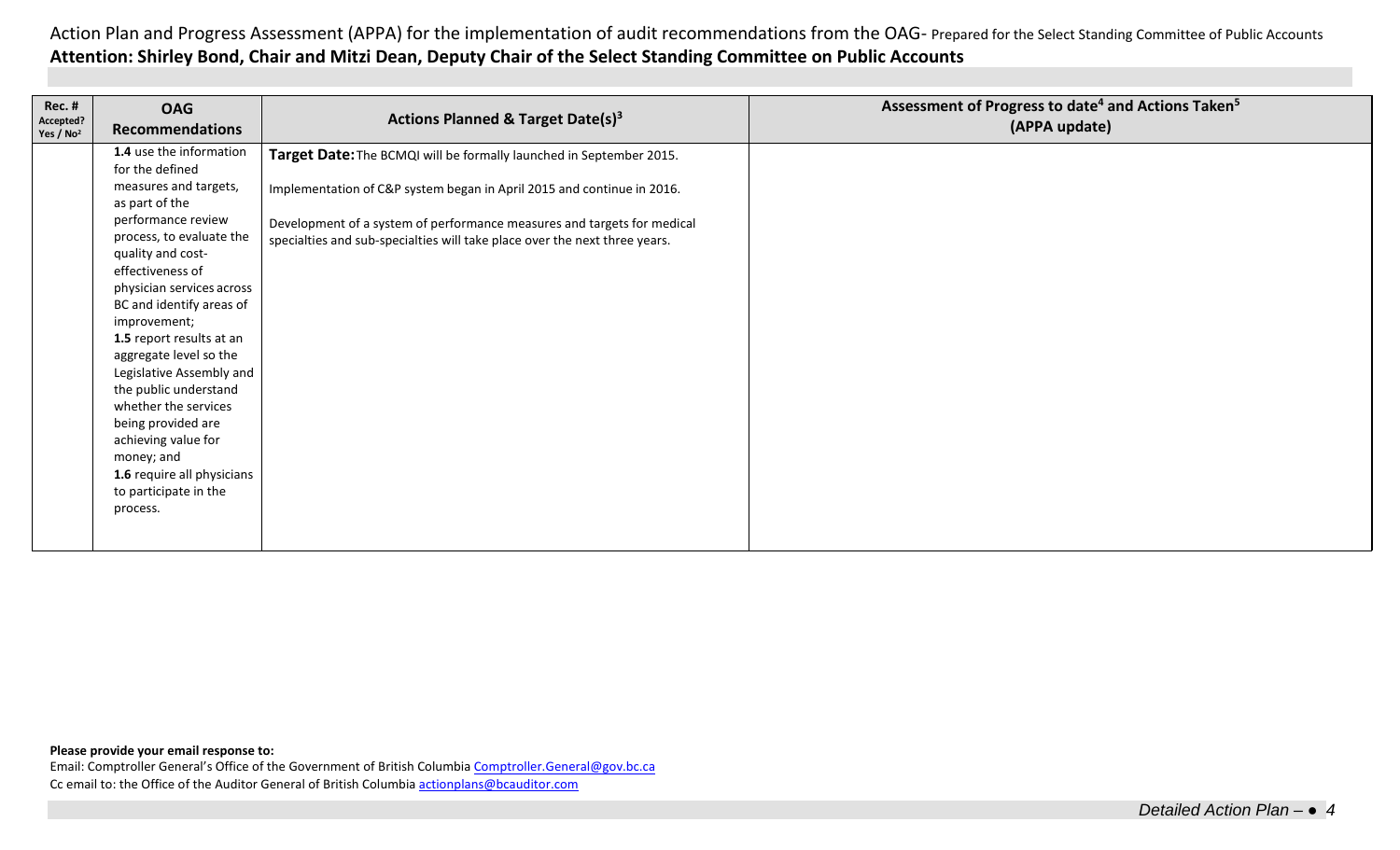| <b>Rec. #</b><br>Accepted?<br>Yes / $No2$ | <b>OAG</b><br><b>Recommendations</b>                                                                                                                                                                                                                                                                                                                                                                                                                                                                                                                                                   | Actions Planned & Target Date(s) <sup>3</sup>                                                                                                                                                                                                                                                                                                                                                                                                                                                                                                                                                                                                                                                                  | Assessment of Progress to date <sup>4</sup> and Actions Taken <sup>5</sup><br>(APPA update)                                                                                                                                                                                                                                                                                                                                                                                                                                                                                                                                                                                                                                                                                                                                                                                                                                                                                                                                                                                                                                                                                                                                                                                                                                                                                                                                                                                                                                                                                                                                                                                                                                                                                                                                                                                                                                                                                                                             |
|-------------------------------------------|----------------------------------------------------------------------------------------------------------------------------------------------------------------------------------------------------------------------------------------------------------------------------------------------------------------------------------------------------------------------------------------------------------------------------------------------------------------------------------------------------------------------------------------------------------------------------------------|----------------------------------------------------------------------------------------------------------------------------------------------------------------------------------------------------------------------------------------------------------------------------------------------------------------------------------------------------------------------------------------------------------------------------------------------------------------------------------------------------------------------------------------------------------------------------------------------------------------------------------------------------------------------------------------------------------------|-------------------------------------------------------------------------------------------------------------------------------------------------------------------------------------------------------------------------------------------------------------------------------------------------------------------------------------------------------------------------------------------------------------------------------------------------------------------------------------------------------------------------------------------------------------------------------------------------------------------------------------------------------------------------------------------------------------------------------------------------------------------------------------------------------------------------------------------------------------------------------------------------------------------------------------------------------------------------------------------------------------------------------------------------------------------------------------------------------------------------------------------------------------------------------------------------------------------------------------------------------------------------------------------------------------------------------------------------------------------------------------------------------------------------------------------------------------------------------------------------------------------------------------------------------------------------------------------------------------------------------------------------------------------------------------------------------------------------------------------------------------------------------------------------------------------------------------------------------------------------------------------------------------------------------------------------------------------------------------------------------------------------|
| 2.<br>Yes<br>clarify:                     | We recommend that the<br>Ministry of Health, the<br>health authorities, the<br><b>Medical Services</b><br>Commission and the<br>College of Physicians and<br>Surgeons of British<br>Columbia, in consultation<br>with the British Columbia<br>Medical Association,<br>2.1 the roles and<br>accountabilities for<br>ensuring that the health<br>system supports quality<br>and cost-effective<br>physician services; and<br>2.2 the relationship and<br>accountability of<br>individual physicians to<br>Government for the<br>quality and cost-<br>effectiveness of their<br>services. | The Ministry's strategic planning guide document, Setting Priorities for the BC<br>Health System, identifies as a key priority that the Ministry will establish a clear<br>performance management accountability framework built on public reporting, and<br>include role clarity and accountability mechanisms for the Ministry of Health,<br>health authorities, physicians, nurses and allied health professional and support<br>staff focused on population and patient needs. The Ministry will work with<br>stakeholders on an ongoing basis to develop this role clarity and accountability,<br>including specifically with respect to oversight for physician services.<br><b>Target Date: Ongoing</b> | Substantially implemented<br>Update 29/03/19 and ongoing:<br>• Roles and accountabilities continue to be clarified in a number of ways, including for example:<br>o Ongoing discussions between government, health authorities, physician representatives and other<br>partners in a number of forums, such as joint collaborative committees under the Physician Master<br>Agreement;<br>o Continued efforts to improve accountability of joint collaborative committees through improving<br>the oversight function provided by the Physician Services Committee, also established under the<br>Physician Master Agreement;<br>o Discussions between the Chair of the Medical Services Commission (MSC) and Ministry staff to<br>clarify roles and responsibilities and increase the visibility of the MSC and enhance the level of<br>support provided by the Ministry to the MSC;<br>o The Ministry communicating clear expectations to HAs in terms of their role in managing physician<br>resources, particularly through the Provincial Medical Services Executive Council and its Physician<br><b>Compensation Working Group;</b><br>o Enhancement of the role of the Physician Services Secretariat, housed at the Health Employers<br>Association of BC, in terms of supporting the Ministry and HAs in terms of more effectively<br>managing physician resource issues and taking provincial approaches on significant negotiation<br>issues; etc.<br>o Through the new Physician Master Agreement, the MSC advisory committees - Guidelines and<br>Protocols Advisory Committee (GPAC) and Patterns of Practice Committee (PPC) - will work more<br>closely together including on-going joint review of GPAC guidelines. Additionally, PPC will<br>complement new GPAC guidelines with related educational material and will review impacts on<br>utilization; and, the joint collaborative committee mandates will be updated so that they provide<br>input to the work and effectiveness of GPAC and PPC. |

### **Please provide your email response to:**

Email: Comptroller General's Office of the Government of British Columbi[a Comptroller.General@gov.bc.ca](mailto:Comptroller.General@gov.bc.ca) Cc email to: the Office of the Auditor General of British Columbia [actionplans@bcauditor.com](mailto:actionplans@bcauditor.com)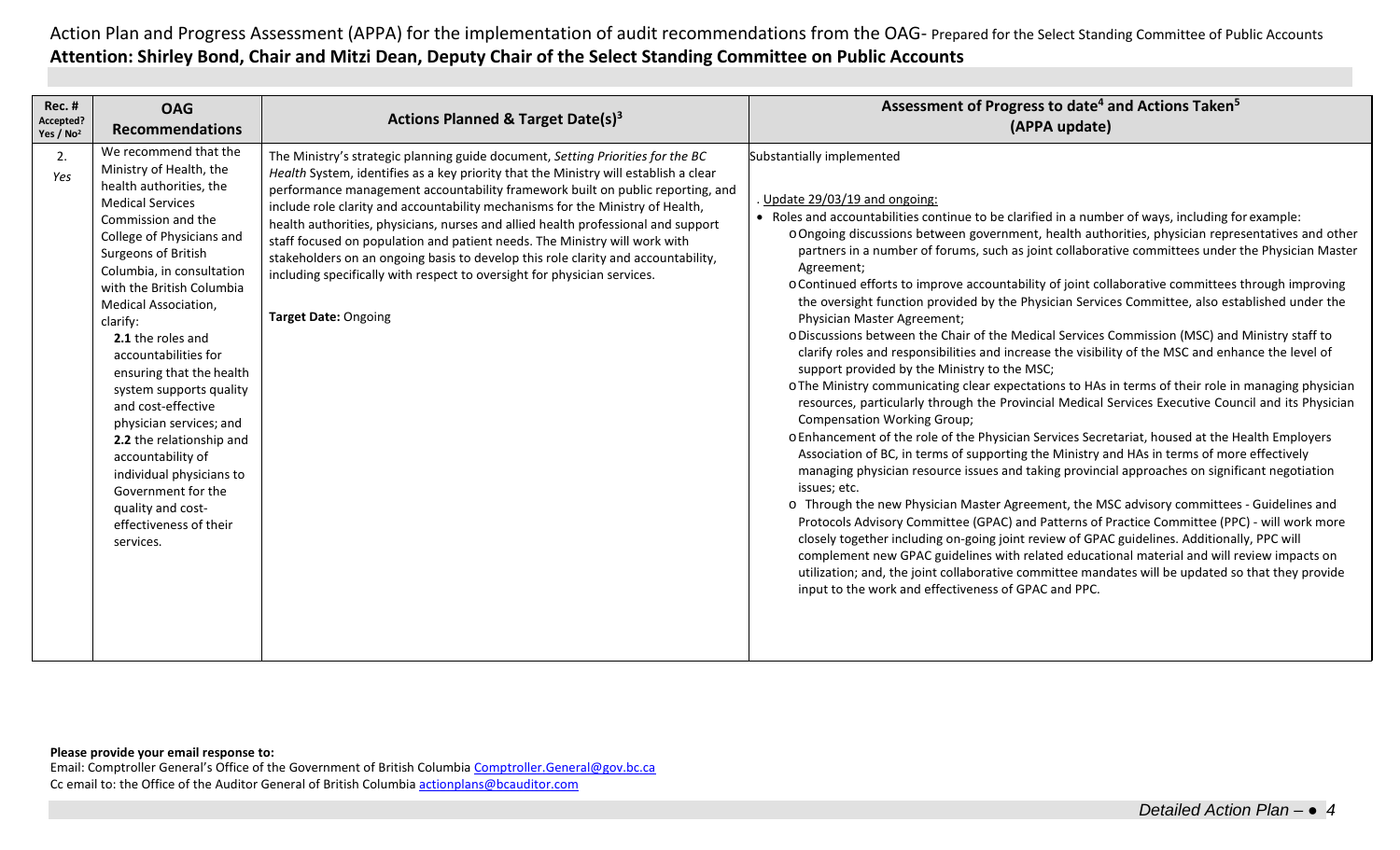| <b>Rec. #</b><br>Accepted?<br>Yes / $No2$ | <b>OAG</b><br><b>Recommendations</b>                                                                                                                                                                                                                                                                                                      | Actions Planned & Target Date(s) <sup>3</sup>                                                                                                                                                                                                                                                                                                                                                                                                                                                                                                                                                                                                                                                                                                                                                       | Assessment of Progress to date <sup>4</sup> and Actions Taken <sup>5</sup><br>(APPA update)                                                                                                                                                                                                                                                                                                                                                                                                                                                                                                                                                                                                                                                                                                                                                                                                                                                                                                                                                                                                                                                                                                                                                                                                                                                                                                                                                                                                                                                                                                                                                                                                                                                                                                                                                                                                                                                                                                                                                                                                                                                        |
|-------------------------------------------|-------------------------------------------------------------------------------------------------------------------------------------------------------------------------------------------------------------------------------------------------------------------------------------------------------------------------------------------|-----------------------------------------------------------------------------------------------------------------------------------------------------------------------------------------------------------------------------------------------------------------------------------------------------------------------------------------------------------------------------------------------------------------------------------------------------------------------------------------------------------------------------------------------------------------------------------------------------------------------------------------------------------------------------------------------------------------------------------------------------------------------------------------------------|----------------------------------------------------------------------------------------------------------------------------------------------------------------------------------------------------------------------------------------------------------------------------------------------------------------------------------------------------------------------------------------------------------------------------------------------------------------------------------------------------------------------------------------------------------------------------------------------------------------------------------------------------------------------------------------------------------------------------------------------------------------------------------------------------------------------------------------------------------------------------------------------------------------------------------------------------------------------------------------------------------------------------------------------------------------------------------------------------------------------------------------------------------------------------------------------------------------------------------------------------------------------------------------------------------------------------------------------------------------------------------------------------------------------------------------------------------------------------------------------------------------------------------------------------------------------------------------------------------------------------------------------------------------------------------------------------------------------------------------------------------------------------------------------------------------------------------------------------------------------------------------------------------------------------------------------------------------------------------------------------------------------------------------------------------------------------------------------------------------------------------------------------|
| 3.<br>Yes                                 | We recommend that the<br>Ministry of Health and the<br>health authorities, in<br>consultation with the<br><b>British Columbia Medical</b><br>Association and other<br>health system partners,<br>rebuild physician<br>compensation models so<br>they align with the<br>delivery of high-quality,<br>cost-effective physician<br>services. | In support of the Ministry's strategic agenda for the health system, the Ministry will<br>strategically and opportunistically identify opportunities to work in collaboration<br>with our health system partners to develop and implement new and innovative<br>compensation models to better support the Triple Aim objective of:<br>• Improving the health of populations;<br>• Improving the patient experience of care (including quality and satisfaction), to<br>which B.C. has added the requirement of improving the experience of delivering<br>care for providers and support staff; and,<br>• Reducing the per capita cost of health by focusing on quality (especially<br>effectiveness and appropriateness) and the efficiency of health care delivery.<br><b>Target Date: Ongoing</b> | Substantially implemented<br>Update 20/02/20:<br>• The Ministry continues to actively pursue opportunities to work with HAs and physicians to develop new<br>compensation models and incentives in support of Ministry priorities for the health system.<br>In support of the Ministry's Primary Care Strategy, particularly implementation of the Primary Care<br>$\circ$<br>Network (PCN), service contract templates were developed to engage physicians and Nurse<br>Practitioners who are interested in establishing a family practice and building patient panels.<br>The Ministry is currently developing a service contract template that will be offered to established<br>$\Omega$<br>General Practitioners in approved PCNs in early 2020/21.<br>A new incentive based, group accountability service contract for anesthesiologists, to support<br>$\Omega$<br>increased surgeries.<br>The Ministry has developed a draft Alternate Payment Program Framework to guide decision<br>$\Omega$<br>on when to enter into Agreements<br>Then Ministry is launching the APP Transformation Initiative in 2020/21. This project will<br>$\circ$<br>improve the data information/quality and interface between the health authorities and the<br>Ministry with respect to the effective and efficient management of the provincial APP<br>budget.<br>• Compensation options that better support team-based care than fee-for-service are being offered to<br>practitioners in approved PCN communities. The Ministry continues work on Population Based Funding<br>(blended capitation) models to enable expansion of the program across the province in 2020/21. As<br>well, foundation work is being undertaken on the Northern Model, currently being piloted in Fort St.<br>John, to enable expansion to Prince George.<br>• The Ministry and the Doctors of BC, through the GPSC Incentive Working Group, have created and<br>implemented a new financial payment to full service family physicians that supports panel management<br>(i.e. EMR and file data clean up/organization, clinical quality improvement to improve patient care) |

## **Please provide your email response to:**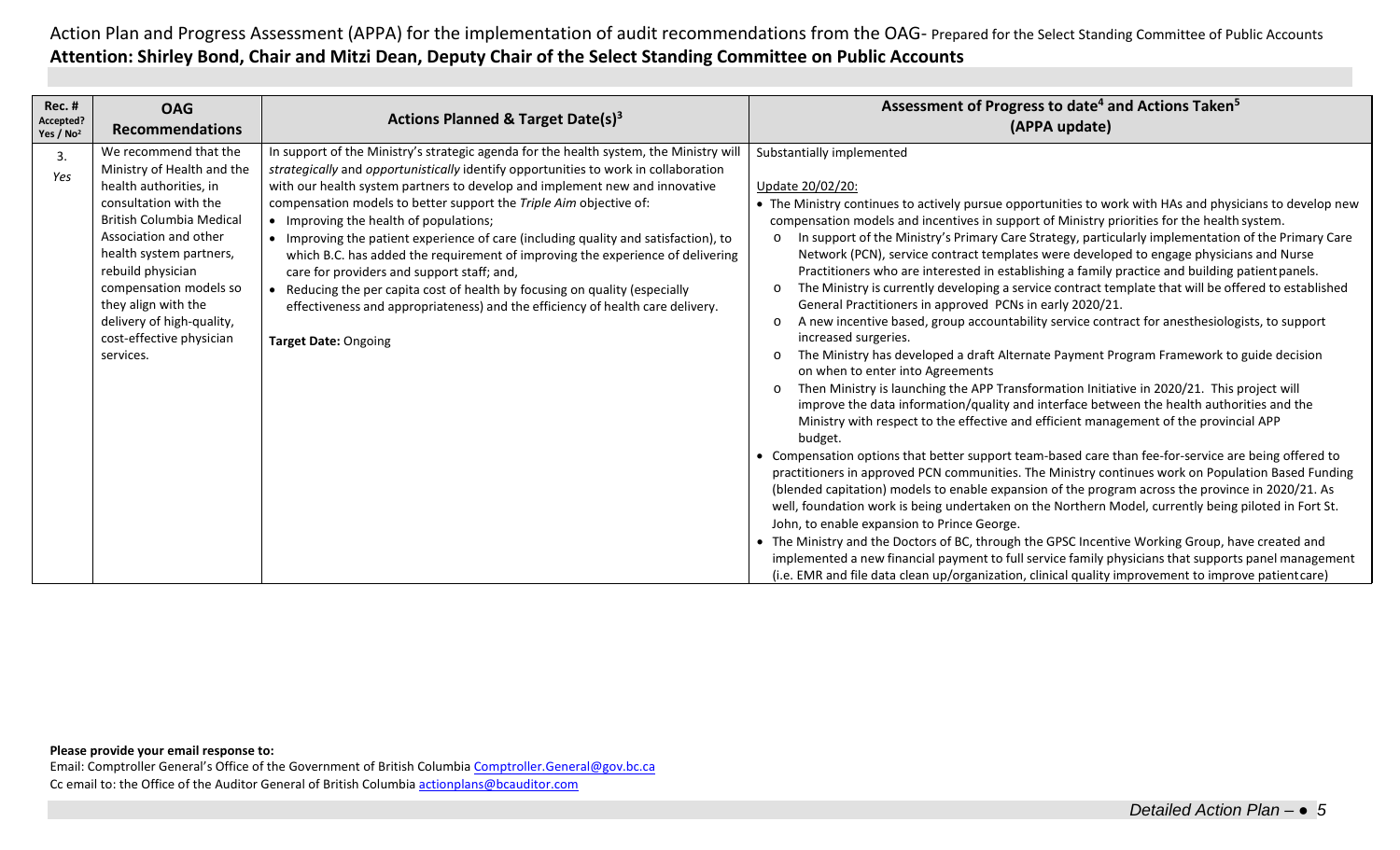| Rec. #<br>Accepted?<br>Yes / $No2$ | <b>OAG</b><br><b>Recommendations</b>                                                                                                                                                                                                                                                                                                                                                             | Actions Planned & Target Date(s) <sup>3</sup>                                                                                                                                        | Assessment of Progress to date <sup>4</sup> and Actions Taken <sup>5</sup><br>(APPA update)                                                                                                                                                                                                                                                                                                                                                                                                                                                                                                                                                                                                                                                                                                                 |
|------------------------------------|--------------------------------------------------------------------------------------------------------------------------------------------------------------------------------------------------------------------------------------------------------------------------------------------------------------------------------------------------------------------------------------------------|--------------------------------------------------------------------------------------------------------------------------------------------------------------------------------------|-------------------------------------------------------------------------------------------------------------------------------------------------------------------------------------------------------------------------------------------------------------------------------------------------------------------------------------------------------------------------------------------------------------------------------------------------------------------------------------------------------------------------------------------------------------------------------------------------------------------------------------------------------------------------------------------------------------------------------------------------------------------------------------------------------------|
| $\overline{4}$ .<br>Yes            | We recommend that as<br>long as fee-for-service and<br>alternative payment<br>remain<br>significant funding models<br>for physician services in<br>British Columbia:<br>4.1 the Ministry of<br>Health should ensure<br>that it has the degree of<br>influence necessary<br>to align funding with<br>health system priorities;<br>4.2 fees and contracts<br>are adjusted on a<br>regular basis so | The Ministry will refresh its organizational structure and capacity to ensure the<br>effective management of physician compensation policies and programs.<br>Target Date: June 2017 | Fully implemented<br>Update 29/03/19:<br>• A Compensation Policy and Programs Branch (CPPB) was created in July 2015 and assumed oversight for<br>all physician compensation policy and programs in the Ministry, which were previously managed across a<br>number of different parts of the organization. A subsequent reorganization occurred in 2018 to ensure<br>adequate and appropriate focus on work required to support the Ministry's Strategic Priorities.<br>• The Ministry has also increased its capacity in the area of health human resource economics and<br>analytics and consolidated its analytical resources within a single division.<br>• The Doctors of BC, through the Physician Services Committee, have acknowledged the need to align<br>funding with the Ministry's priorities. |

**Please provide your email response to:**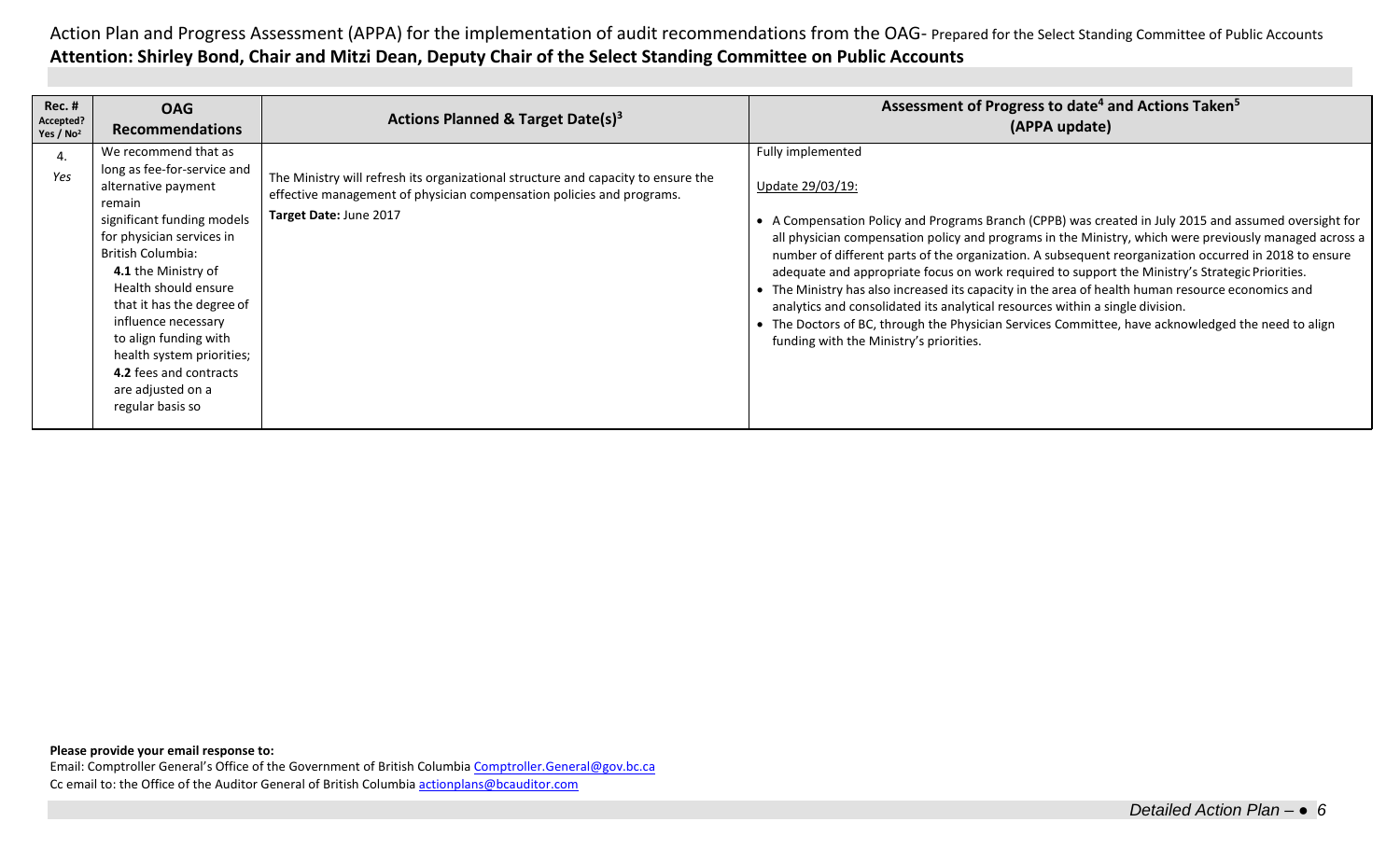| <b>Rec. #</b><br>Accepted?<br>Yes / $No2$ | <b>OAG</b><br><b>Recommendations</b>                                                                                                                                                                                                                                                                                                                                | <b>Actions Planned &amp; Target Date(s)<sup>3</sup></b>                                                                                                                                                                                                                                                             | Assessment of Progress to date <sup>4</sup> and Actions Taken <sup>5</sup><br>(APPA update)                                                                                                                                                                                                                                                                                                                                                                                                                                                                                                                                                                                                                                                                                                                                                                                                                                                                                                                                                                                                                                                                                                                                                                                                                                                                                                                                                                                                                                                                                                                  |
|-------------------------------------------|---------------------------------------------------------------------------------------------------------------------------------------------------------------------------------------------------------------------------------------------------------------------------------------------------------------------------------------------------------------------|---------------------------------------------------------------------------------------------------------------------------------------------------------------------------------------------------------------------------------------------------------------------------------------------------------------------|--------------------------------------------------------------------------------------------------------------------------------------------------------------------------------------------------------------------------------------------------------------------------------------------------------------------------------------------------------------------------------------------------------------------------------------------------------------------------------------------------------------------------------------------------------------------------------------------------------------------------------------------------------------------------------------------------------------------------------------------------------------------------------------------------------------------------------------------------------------------------------------------------------------------------------------------------------------------------------------------------------------------------------------------------------------------------------------------------------------------------------------------------------------------------------------------------------------------------------------------------------------------------------------------------------------------------------------------------------------------------------------------------------------------------------------------------------------------------------------------------------------------------------------------------------------------------------------------------------------|
|                                           | physician compensation<br>reflects changes in the<br>knowledge, skills, time<br>and technology required<br>to deliver a service; and<br>4.3 the health<br>authorities adhere to<br>negotiated ranges and<br>rates, work as one entity<br>to negotiate<br>expectations, and<br>document the rationale<br>for any non-adherence<br>to negotiated ranges<br>and rates. | The Ministry will conduct a high-level review of health authority physician human<br>resource management structures, processes and capacity as well as the role of the<br>Health Employers' Association of BC (HEABC) in supporting effective physician<br>human resource management.<br>Target Date: November 2015 | Fully implemented<br>Update 20/02/20:<br>Through the Provincial Health Workforce Planning Process, established in 2016/17, the Ministry<br>works collaboratively with health authorities to ensure that the supply, mix and distribution of<br>physicians and the broader health workforce is aligned with patient and population health needs<br>across BC.<br>As part of this process, the Ministry has clearly defined and communicated expectations for<br>health authorities through policy and detailed instructions.<br>As a result of this collaborative work, the Provincial Health Workforce Strategy 2018/19-2020/21<br>was released in April 2018.<br>In recent years, health authorities have increased their corporate capacity to engage in physician<br>workforce planning. The Ministry supports this work and is actively addressing data gaps and<br>other barriers at the health system level.<br>In 2019/20, the Ministry and Health Authorities embarked on a new provincial health workforce<br>planning cycle. A clear focus of this work was aligning health authority workforce planning with<br>provincial-level strategic direction and ensuring cross-system plans are in place to address the<br>highest priority issues and challenges. The Provincial Health Workforce Strategy is being updated<br>to reflect this work.<br>The Ministry continues to maximize the HEABC Physician Services Secretariat to provide the<br>Ministry and HAs with more capacity to manage local, regional and provincial physician resource<br>issues in a more effective and consistent way. |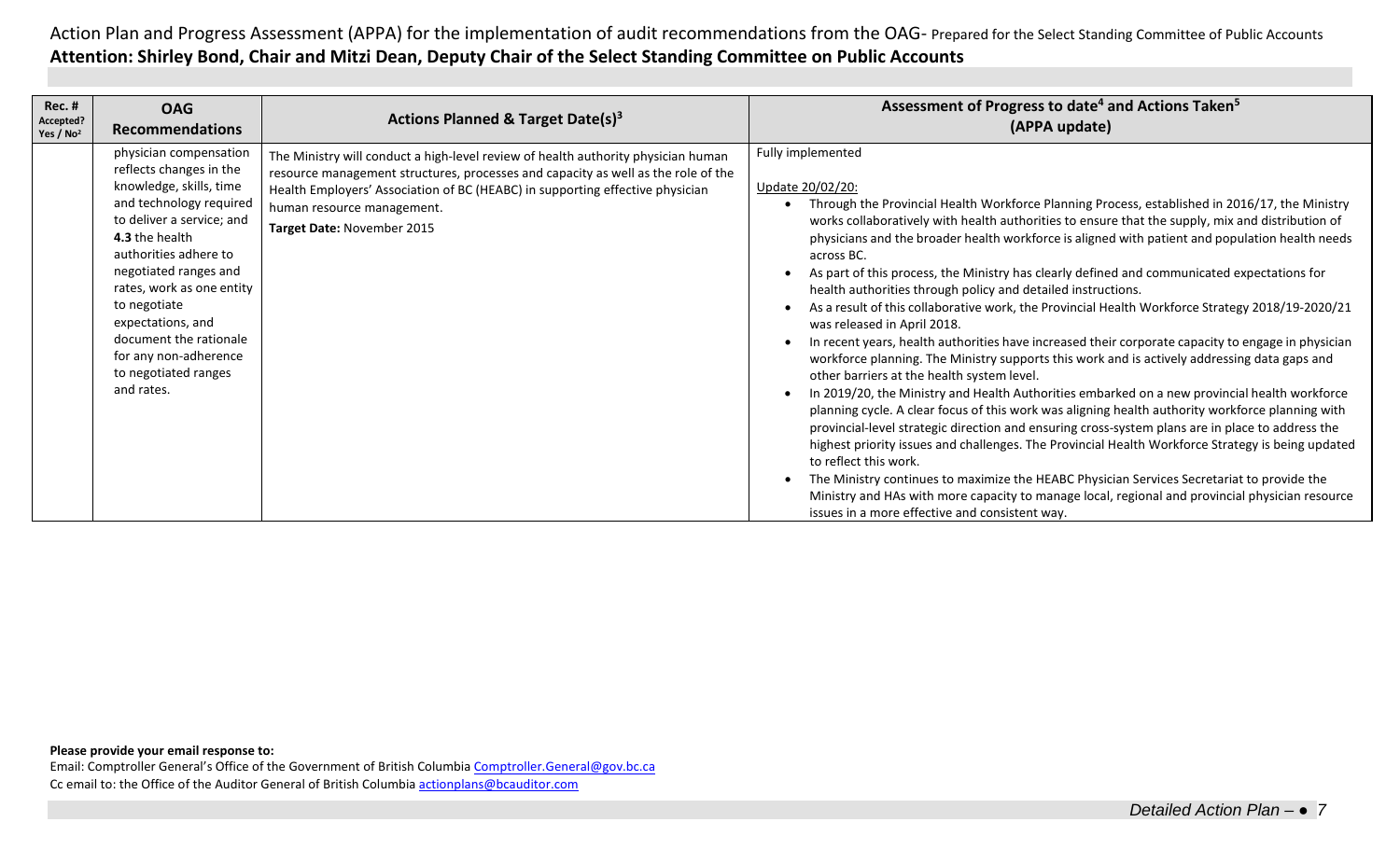| <b>Rec. #</b><br>Accepted?<br>Yes / No <sup>2</sup> | <b>OAG</b><br><b>Recommendations</b> | Actions Planned & Target Date(s) <sup>3</sup>                                                                                                                                                                                                                                                                                                                                                                                                                                                                                                                                      | Assessment of Progress to date <sup>4</sup> and Actions Taken <sup>5</sup><br>(APPA update)                                                                                                                                                                                                                                                                                                                                                                                                                                                                                                                                                                                                                                                                                                                                                                                                                                                                                                                                                                                                                                                                                                                                                                                                                                                                                                                                                                                                                                                                                                                                                                                                                                                                                                                    |
|-----------------------------------------------------|--------------------------------------|------------------------------------------------------------------------------------------------------------------------------------------------------------------------------------------------------------------------------------------------------------------------------------------------------------------------------------------------------------------------------------------------------------------------------------------------------------------------------------------------------------------------------------------------------------------------------------|----------------------------------------------------------------------------------------------------------------------------------------------------------------------------------------------------------------------------------------------------------------------------------------------------------------------------------------------------------------------------------------------------------------------------------------------------------------------------------------------------------------------------------------------------------------------------------------------------------------------------------------------------------------------------------------------------------------------------------------------------------------------------------------------------------------------------------------------------------------------------------------------------------------------------------------------------------------------------------------------------------------------------------------------------------------------------------------------------------------------------------------------------------------------------------------------------------------------------------------------------------------------------------------------------------------------------------------------------------------------------------------------------------------------------------------------------------------------------------------------------------------------------------------------------------------------------------------------------------------------------------------------------------------------------------------------------------------------------------------------------------------------------------------------------------------|
|                                                     |                                      | The Ministry will review and refresh its major compensation policies and programs<br>(including administration of these policies and programs), starting with Alternative<br>Payments Program (APP) and followed by the Medical Services Commission<br>Payment Schedule (Fee for Service).<br>Fee Item review methodology and process to be completed by December 2017,<br>including preliminary analysis of internal relativity of core codes.<br>APP Policy and Administrative reviews to be completed by December 2015.<br>Implementation of changes to APP will occur in 2016. | Substantially implemented<br>Update 29/03/19 and ongoing:<br>The Ministry completed a review of Medical Services Commission Payment Schedule and its fee codes<br>across all specialties based on a relative comparison of price per unit of time. Based on that review and its<br>findings, and pursuant to the Physician Master Agreement, Article 12.2(a), the Ministry advised the<br>Doctors of BC Tariff Committee of its recommendations to reduce five fee codes (in ophthalmology and<br>cardiology). The Tariff Committee recommended reductions to two of the ophthalmology codes which<br>were implemented October 1, 2018. The cardiology fee code along with concerns about how different<br>cardiologists were billing add-on fees lead the section of cardiology to rewrite portions of their fee<br>schedule which received approval at Tariff Committee on March 15, 2019.<br>The Ministry also continues with a number of efforts to improve administration of the Alternative<br>Payments Program, including:<br>Improvements to Ministry and HA business processes;<br>Strengthening the role of HEABC Physician Services Secretariat in managing physician contract<br>issues, including creation of a provincial APP contracts Database housed at HEABC;<br>Setting clear expectations through the Provincial Medical Services Executive Council and its<br>Physician Compensation Working Group on approaches to managing physician compensation<br>issues;<br>Development of provincial negotiation principles/parameters for key physician groups;<br>Recent settlement of long-standing dispute between the Ministry and Doctors of BC regarding pay<br>rates for physicians on APP, which should provide clarity and lead to less conflict on these matters<br>in the future; etc. |
|                                                     |                                      |                                                                                                                                                                                                                                                                                                                                                                                                                                                                                                                                                                                    | The recently concluded Physician Master Agreement Negotiations include:<br>Improvements to the APP template contracts and the creation of a new group template service<br>contract<br>Provisions to measure and address workload of physicians under APP contracts<br>$\bullet$<br>Targeted Service Contract and Salary Agreement Increases to address 'equity' and after hours<br>Introduction of a new 90 day physician consultation process for government when developing new<br>non-fee-for-service compensation models.                                                                                                                                                                                                                                                                                                                                                                                                                                                                                                                                                                                                                                                                                                                                                                                                                                                                                                                                                                                                                                                                                                                                                                                                                                                                                  |

### **Please provide your email response to:**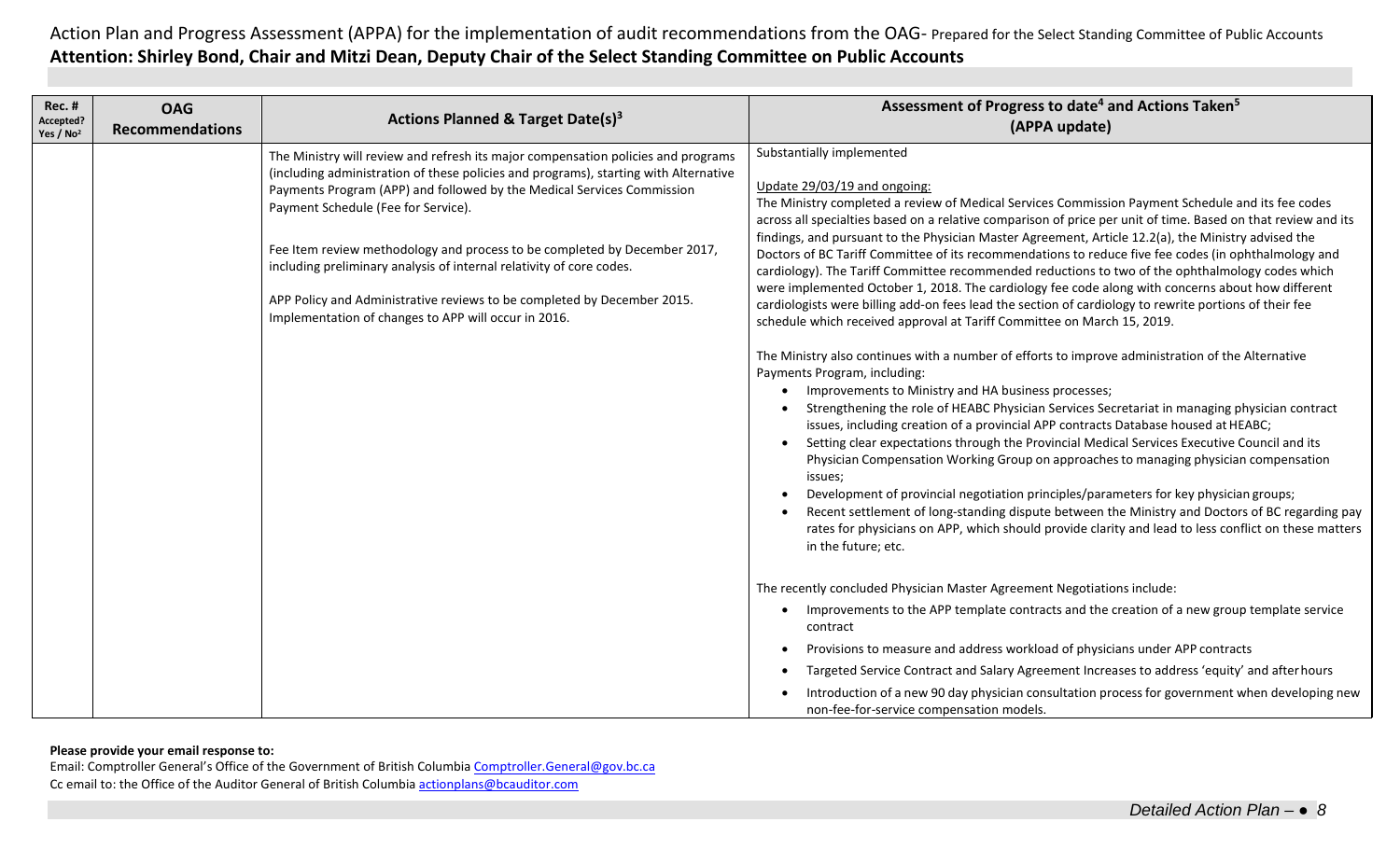| <b>Rec. #</b><br>Accepted? | <b>OAG</b>                                                                                                                                                                                                                                                                                                                                                                                                                                                                                                                                                                                                                                                                                                                                                                                                           | Actions Planned & Target Date(s) <sup>3</sup>                                                                                                                                                                                                                                     | Assessment of Progress to date <sup>4</sup> and Actions Taken <sup>5</sup>                                                                                                                                                                                                                                                                                                                                                                                                                                                                                                                                                                                                                                                                                                                                                                                                                                                                                                                                                                                                                                                                                                                                                                                                                                                                                                                                                                                                                                                                                                                                                                                                                                                                                                                                                                                                                                                                                                                                                                                                                                                                                                                                                                                                                                                                                                                                                                                                                                                                                                                                               |
|----------------------------|----------------------------------------------------------------------------------------------------------------------------------------------------------------------------------------------------------------------------------------------------------------------------------------------------------------------------------------------------------------------------------------------------------------------------------------------------------------------------------------------------------------------------------------------------------------------------------------------------------------------------------------------------------------------------------------------------------------------------------------------------------------------------------------------------------------------|-----------------------------------------------------------------------------------------------------------------------------------------------------------------------------------------------------------------------------------------------------------------------------------|--------------------------------------------------------------------------------------------------------------------------------------------------------------------------------------------------------------------------------------------------------------------------------------------------------------------------------------------------------------------------------------------------------------------------------------------------------------------------------------------------------------------------------------------------------------------------------------------------------------------------------------------------------------------------------------------------------------------------------------------------------------------------------------------------------------------------------------------------------------------------------------------------------------------------------------------------------------------------------------------------------------------------------------------------------------------------------------------------------------------------------------------------------------------------------------------------------------------------------------------------------------------------------------------------------------------------------------------------------------------------------------------------------------------------------------------------------------------------------------------------------------------------------------------------------------------------------------------------------------------------------------------------------------------------------------------------------------------------------------------------------------------------------------------------------------------------------------------------------------------------------------------------------------------------------------------------------------------------------------------------------------------------------------------------------------------------------------------------------------------------------------------------------------------------------------------------------------------------------------------------------------------------------------------------------------------------------------------------------------------------------------------------------------------------------------------------------------------------------------------------------------------------------------------------------------------------------------------------------------------------|
| Yes / $No2$                | <b>Recommendations</b>                                                                                                                                                                                                                                                                                                                                                                                                                                                                                                                                                                                                                                                                                                                                                                                               |                                                                                                                                                                                                                                                                                   | (APPA update)                                                                                                                                                                                                                                                                                                                                                                                                                                                                                                                                                                                                                                                                                                                                                                                                                                                                                                                                                                                                                                                                                                                                                                                                                                                                                                                                                                                                                                                                                                                                                                                                                                                                                                                                                                                                                                                                                                                                                                                                                                                                                                                                                                                                                                                                                                                                                                                                                                                                                                                                                                                                            |
| 5.<br>Yes                  | We recommend that the<br>Ministry of Health work<br>with the health<br>authorities, in consultation<br>with the British Columbia<br>Medical Association, to:<br>5.1 identify work<br>environment barriers to<br>physician engagement;<br>5.2 develop and<br>implement a plan to<br>improve the<br>organizational culture<br>between<br>administrators and<br>physicians so the focus<br>is on delivering high-<br>quality, cost effective<br>services that meet both<br>individual patient and<br>population health<br>needs;<br>5.3 identify and<br>implement performance<br>measures and targets to<br>evaluate physician<br>engagement;<br>5.4 monitor and<br>evaluate progress in<br>addressing areas<br>requiring<br>improvements; and<br>5.5 report the results to<br>physicians and health<br>administrators. | The Ministry of Health, Health Authorities and Doctors of BC will work<br>collaboratively to improve the relationship between physicians working in health<br>authority programs and facilities and health authority administrators.<br>Target Date: Ongoing - 2014 through 2019. | Substantially implemented<br>Update 20/02/20:<br>• The Ministry of Health continues to engage and work constructively on health care policy issues<br>with physicians, health authorities and other partners through the joint collaborative<br>committees.<br>In terms of family physicians, the Ministry has worked extensively with its partners through the<br>General Practice Services Committee in 2017 to shape up and gain consensus around a new<br>provincial policy direction for primary and community care.<br>These efforts have included reinforcing local relationships between family physicians and health<br>$\bullet$<br>authorities through Collaborative Services Committees consisting of individual Divisions of Family<br>Practice and HAs, as well as Inter-Divisional Strategic Councils, consisting of regional<br>representation from Divisions and HAs.<br>In terms of facility-based physicians, the Ministry, health authorities and physicians continue to<br>work through the Specialist Services Committee on a provincial engagement initiative. The<br>initiative was established through a Memorandum of Agreement on Regional and Local<br>Engagement as part of the 2014-19 Physician Master Agreement and was renewed in the 2019-<br>22 Physician Master Agreement.<br>The initiative is supported by annual funding from the Ministry intended to support improved<br>relationships between local Medical Staff Associations and HAs. Medical Staff Associations receive<br>funds once they are organized to receive and manage the funds. There are presently 72 of 75 local<br>sites approved for full funding to carry out engagement related activities with the HAs.<br>The Doctors of BC conducts an annual member survey that includes measures of engagement<br>from the Accreditation Canada's Physician Worklife Pulse Tool. These survey results are shared<br>with Leadership Council, health authority leaders, and physicians.<br>Additionally, the University of British Columbia (UBC) has been contracted to evaluate the process,<br>outcomes, benefits and related costs of the Facility Engagement initiative at the provincial level.<br>The UBC Evaluation Team will gather information from participating, fully-funded sites to identify<br>ongoing improvements to the initiative, and to assess its success in improving physician<br>engagement in facilities.<br>Funding guidelines for the facility engagement initiative have been developed to ensure funding is<br>targeted at engagement activities and aligned with provincial priorities. |

### **Please provide your email response to:**